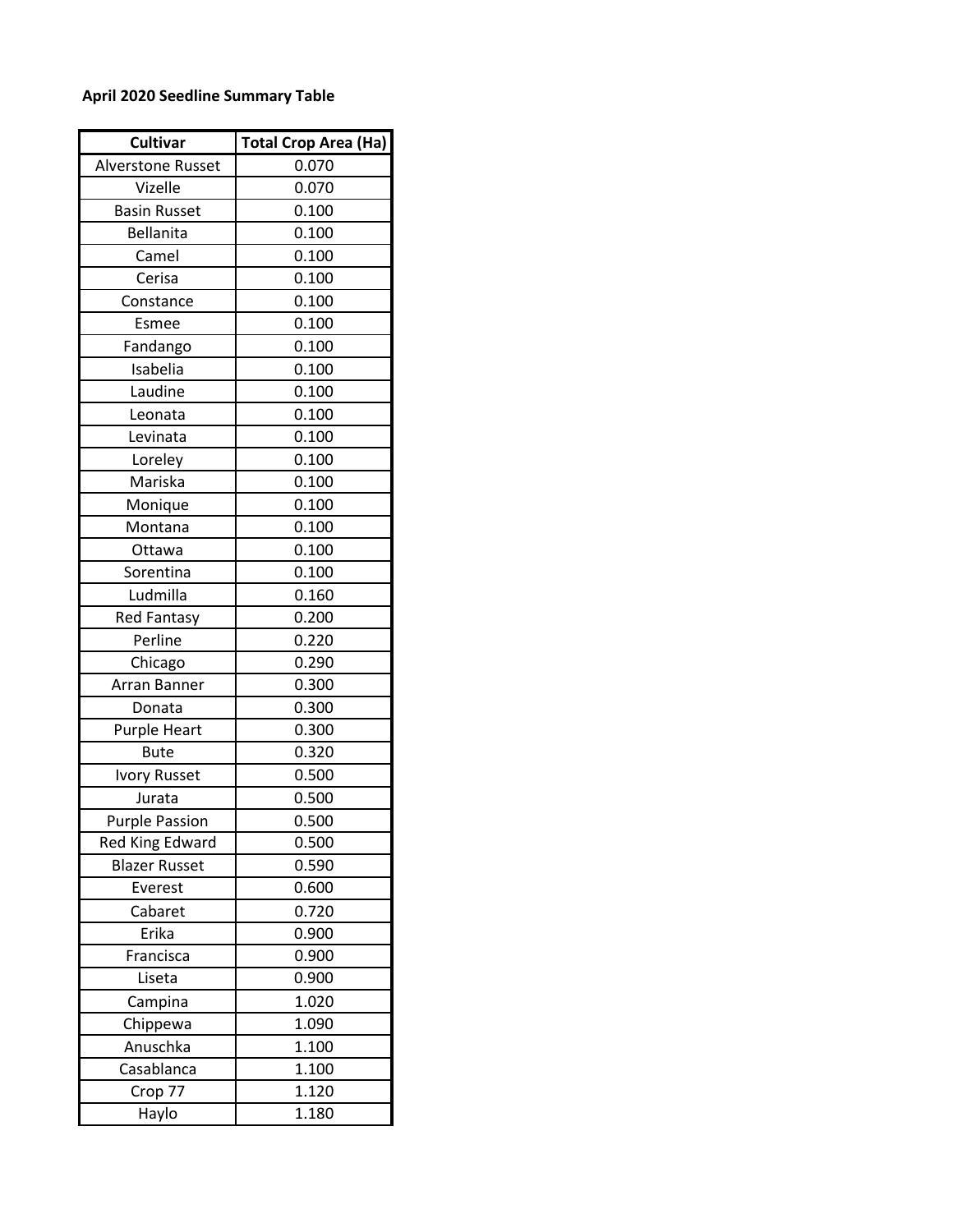| Pallisade Russet     | 1.190 |
|----------------------|-------|
| Karaka               | 1.197 |
| Celandine            | 1.330 |
| Natascha             | 1.400 |
| Andean Sunside       | 1.500 |
| Apache               | 1.500 |
| Cliffs Kidney        | 1.500 |
| Alpine Russet        | 1.540 |
| Endeavour            | 1.670 |
| Divaa                | 1.700 |
| Flamenco             | 1.700 |
| Crop 55              | 1.750 |
| Romanze              | 1.940 |
| Sebago               | 2.000 |
| Charlotte            | 2.030 |
| Sifra                | 2.070 |
| Tiffany              | 2.070 |
| <b>Red Rascal</b>    | 2.200 |
| Colomba              | 2.220 |
| Magnum               | 2.250 |
| Osprey               | 2.400 |
| Carrera              | 2.420 |
| Lamoka               | 2.550 |
| Heather              | 3.000 |
| Maris Anchor         | 3.000 |
| <b>Bellinda</b>      | 3.040 |
| Dolce Vita           | 3.200 |
| Summer Delight       | 3.650 |
| Royal                | 3.800 |
| Waneta               | 3.800 |
| Gourmandine          | 3.970 |
| Angelina             | 4.100 |
| Canberra             | 4.100 |
| <b>Russet Ranger</b> | 4.380 |
| <b>Markies</b>       | 4.420 |
| Driver               | 4.800 |
| Lady Claire          | 5.000 |
| Saturn King          | 5.950 |
| Marilyn              | 6.140 |
| Van Rosa             | 6.700 |
| Fianna               | 6.750 |
| Jelly                | 7.520 |
| FL2221               | 7.900 |
| Swift                | 8.000 |
| Laura                | 8.020 |
| Jersey Benne         | 8.350 |
| Draga                | 8.400 |